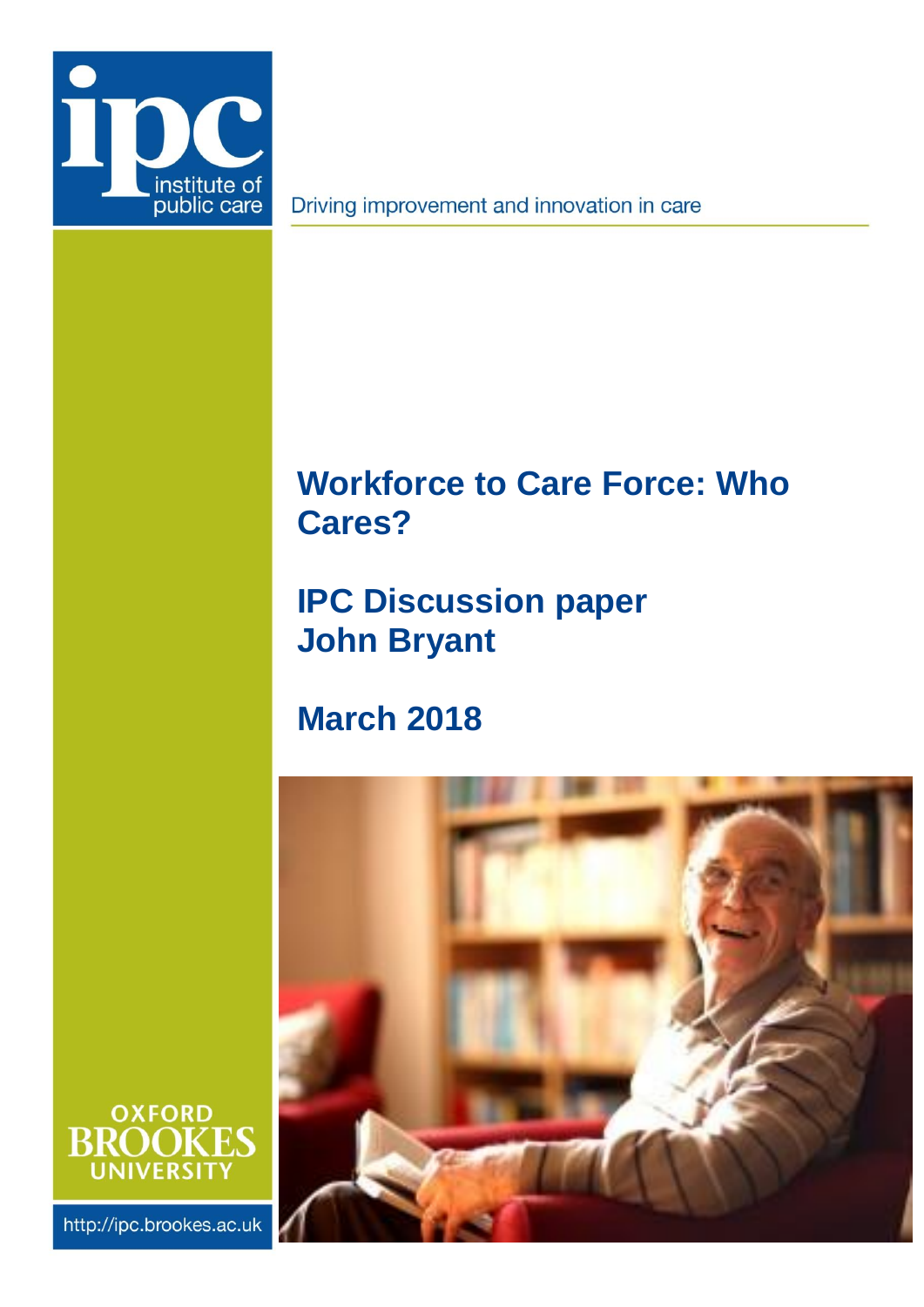## **[Workforce to Care Force: Who Cares?](#page-0-0)**

# **IPC Discussion Paper**

## **1 Introduction and context**

This discussion paper has been prepared by John Bryant, Head of Integration and development at Torbay Council and chair of the Workforce Group for Association of Adult Social Services (ADASS) South West branch. The paper explores some questions about the future of the health and social care workforce, and discusses some of the changes in assumptions and practices which may be needed across the UK in the next few years. The paper has been produced as one of an occasional series of discussion papers by the Institute of Public Care at Oxford Brookes University, intended to stimulate discussion and debate in the health and care sectors. The views are the author's own.

It is an obvious statement that the effectiveness of health and social care is based fundamentally on the quality, reliability and availability of the right staff. It is also obvious to everyone who works in the sector that we are facing unprecedented challenges in ensuring this. For example:

*'The future of England's health and social care system relies on its staff, those providing face to face care all day, every day and those working behind the scenes to keep our NHS and care services functioning. Good health and social care relies upon easy, dependable access to staff who know what they are doing have the time to do it and treat us with respect and compassion……the current total NHS vacancies for nurses, midwives and allied health professionals (AHPs) are almost 42,000.* (NHS, 2018)

*"Social care cannot continue as a Cinderella service – without a valued and rewarded workforce, adult social care cannot fulfil its crucial role of supporting elderly and vulnerable people in society. Pressures and demands on the health and social care systems are increasing, so the Department needs to respond quickly to this challenge by giving the sector the attention it deserves and needs, instead of falling short and not delivering value for money." Amyas Morse, head of the National Audit Office, 8 February 2018* **(NAO, 2018)**

| <b>Number</b> | <b>Issue</b>                                                                                                                                                     |
|---------------|------------------------------------------------------------------------------------------------------------------------------------------------------------------|
| 48%           | Of hip fracture patients missed a day of rehabilitation in hospital<br>because a physiotherapist was not available (Chartered Society of<br>Physiotherapy, 2018) |
| 15.2          | Average number of days patients waited for a physiotherapist to begin<br>their rehabilitation (Chartered Society of Physiotherapy, 2018)                         |
| 33,000        | Number of nurses leaving the NHS in 2016-17 - up 20% since 2013-14<br>(NHS Digital, 2018)                                                                        |

The following figures provide a little more detail on the impact of these challenges on care: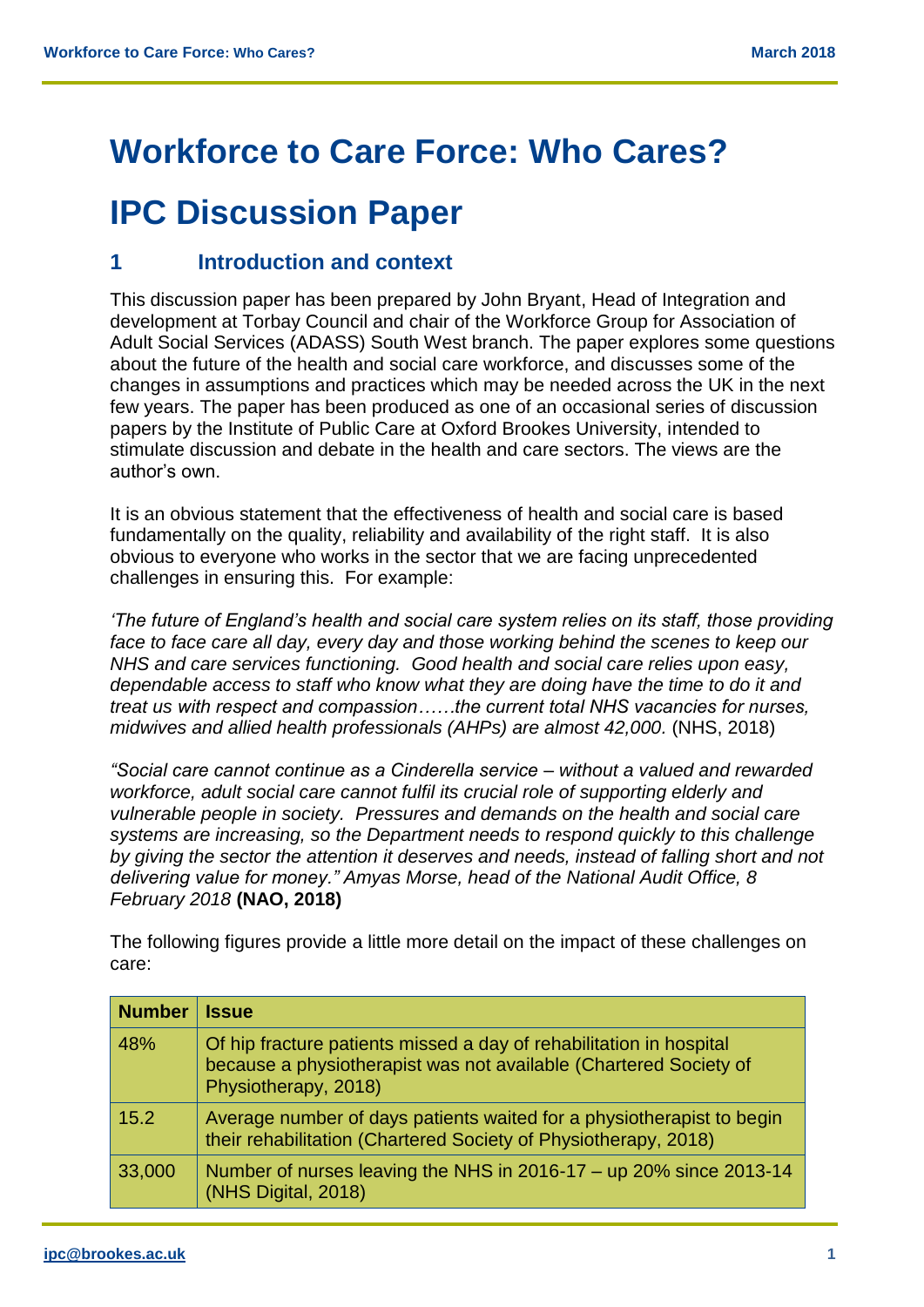| <b>Number</b> | <b>Issue</b>                                                                                                                                |
|---------------|---------------------------------------------------------------------------------------------------------------------------------------------|
| 3,000         | More nurses left the NHS in 2016-17 than joined (NHS Digital, 2018)                                                                         |
| 62,000        | 5.6% of all NHS Staff are from other EU countries and subject to the<br>impact of Brexit (Commons, House of, 2018)                          |
| 26.1%         | (1,674) fewer district nurses since 2012 (NHS, 2018)                                                                                        |
| 36.5%         | (842) fewer Learning Disability Nurses since 2012 (NHS, 2018)                                                                               |
| 700,000       | Projected number of adult social care jobs required to meet the<br>proportionate rise in the 75+ population by 2030 (Skills for Care, 2017) |
| 6.6%          | Vacancy rate in adult social care which has risen year on year between<br>2012-13 to 2015-16 (Skills for Care, 2018)                        |

The impact of these figures is wide ranging in terms of present and future strategy. The delivery of national agendas including lengths of stay, re-ablement, care closer to the community and Transforming Care Partnerships, along with further developing the integration between health and care are all affected by this situation.

It would be easy to wring one's hands, put these issues into the 'too complicated, long term' box, and hope somehow that macro-economic circumstances will address them while focussing on the necessary immediate operational pressures. However, those daily pressures on staff and organisations are already telling and evidenced by unacceptable retention rates and business closures. I think that there are things that we can do as a combined health and social care system, to help address the capacity and financial challenges that future population demands pose. This paper offers a discussion as to:

- A combined approach to the health and social care workforce challenge.
- $\blacksquare$  How, in part, it can be funded.

### **2 The care force**

My starting assumption - I hope fairly uncontroversial – is that people in receipt of care and support want, amongst other things, to have a seamless service delivering the right care at the right time. The Nuffield Trust in its report – 'Reshaping the workforce to deliver the care patients need' (Imison C, 2016) suggested that there are three options available to meet the demand challenge:

- **1.** Produce larger numbers of the same types of staff.
- **2.** Develop the skills of the existing workforce.
- **3.** Produce new types of worker.

I want to go further than just concentrating on the paid workforce and explore the potential of promoting and developing the capacity of the wider care-force through our communities. Developing the value of care and enhancing people's understanding of what it offers and what they have to offer will be crucial. In the 'Proud to Care South West' campaign for example three domains were created: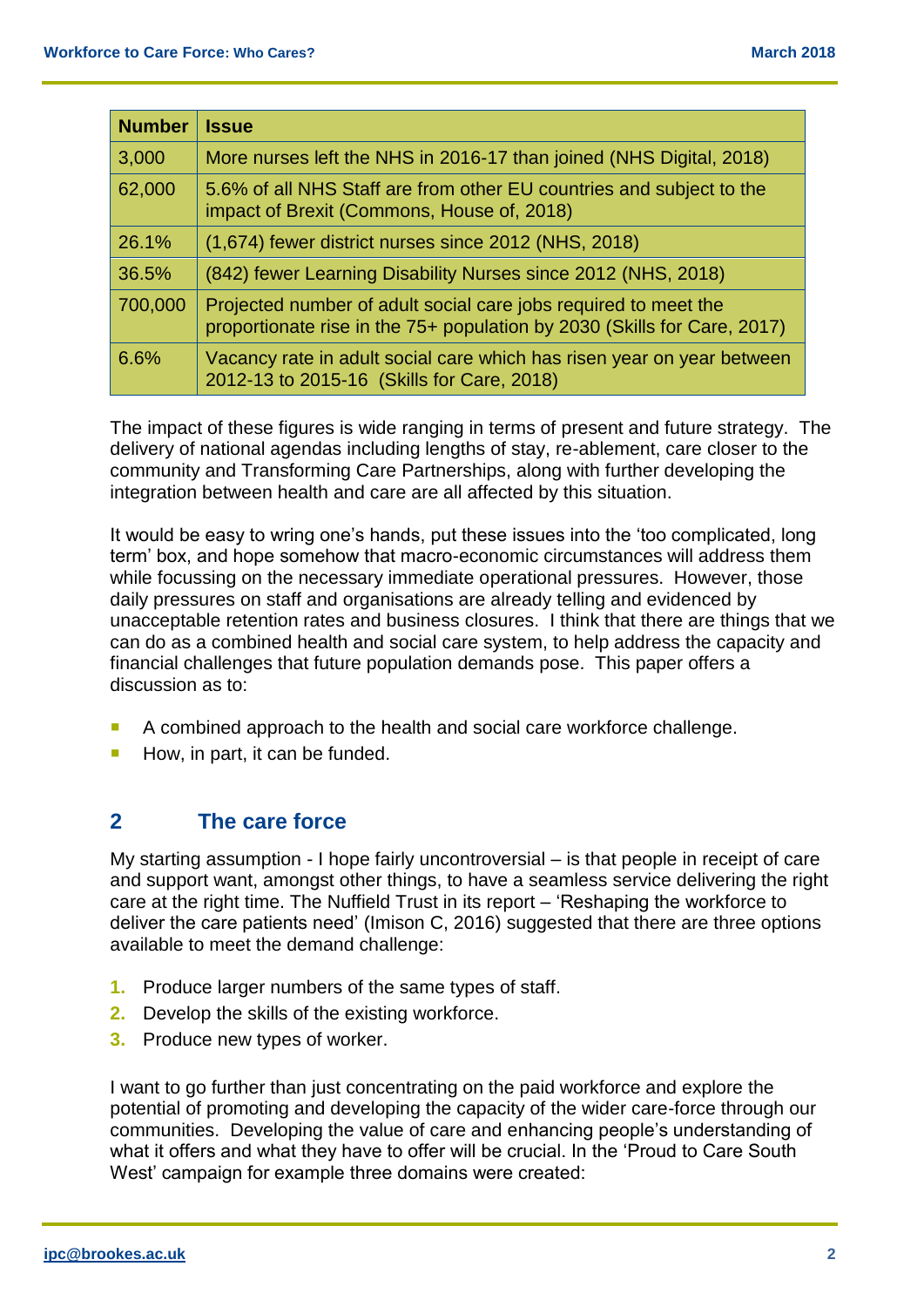- **Paid Care.**
- **Unpaid Care.**
- **Community Awareness (Citizen Appreciation).**

Focusing on all three domains is helping us to develop a strategy to begin to build a wider cultural awareness and interaction with our care services, and break down unnecessary barriers between informal and formal care roles.

Having worked for an integrated health and social care organisation in Torbay for the last few years, I have seen that the greatest impact on preventative care and support has laid with Local Authorities and their partners in the community, where in addition to the social care workforce, there is access to housing, environment and culture to create a better environment for people and support their wellbeing. A statement from Joseph Addison in 1712 is one that continues to be useful to me in thinking of a beneficial community approach: *'Health and cheerfulness mutually beget one another'* (Addison, 2018)*- a* motto which, incidentally, is inscribed upon the Torbay Town Hall.

Within this paper I will offer some questions and suggestions which explore both the need and a mechanism. This is an opportunity, to shift the workload and the activity in the system, and develop a 'care-force' which goes well beyond traditional workforce agendas and helps to build community support and resilience. I hope also to convince you that this is affordable and cost effective.

### **3 The future care force?**

If we are going to produce a new model of care and if we are going to have engagement of stakeholders to optimise the opportunity and get delivery then we need to be clear about the workforce we are speaking about. My starting point is we need to be thinking about the care system as a whole, comprising both employed people in the NHS, local authorities, the private and voluntary sectors, AND the huge number of people playing an informal or family care role. We cannot start by dividing these sectors up and competing for people within them:

*"This isn't about competing between social care organisations or between health organisations. It's not even about competing between health and care. It's about competing for talent and in our case, talent and compassion. There are many industries and sectors, and many employers within those industries that are seeking the same people. We need to 'compete' for who we want, we absolutely need to 'compete' for who we need."*Proud to Care SW – Campaign Report

The care system is actually in competition with other industries and services. It is in marketing territory. This is not something that is often spoken about in health and care but in terms of people, we are in competition with other sectors. We have lots of advantages – for example the size of the workforce. While the NHS is not quite the largest employer in the world (that's Walmart with 2.3 million employees worldwide) the UK's NHS workforce is huge - around 1.3m people, similar in size to Indian Armed Forces or Chinese National Petroleum. Even larger is the paid social care workforce which in England alone is around 1.45 million, including those in the independent, charitable and public sectors. In total, the paid care and health workforce accounts for 13% of all jobs in the England. (NHS, 2018). That is quite a system in which to ensure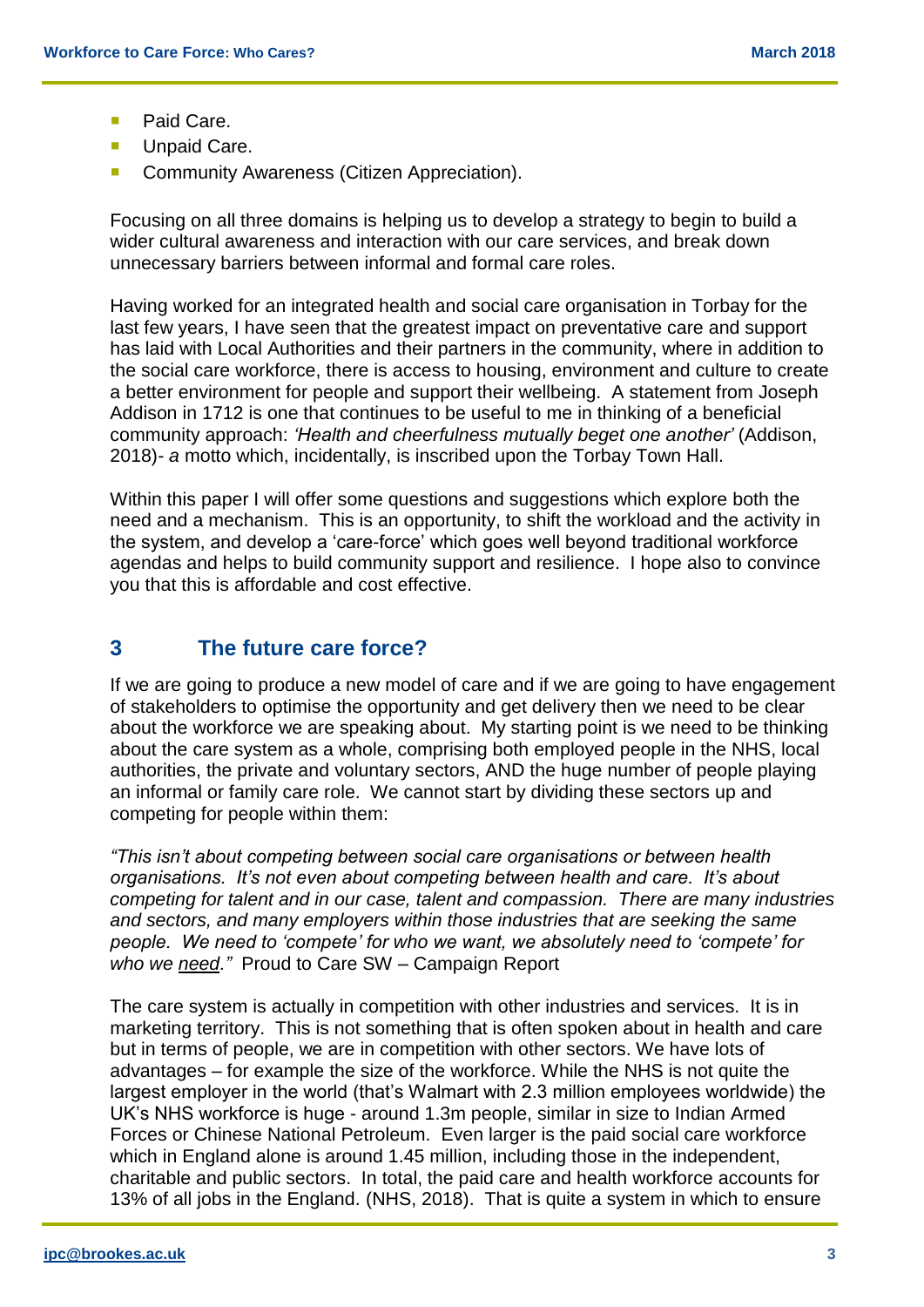capacity and competence, and, with the well-known demographic changes facing the UK over the next few decades I do not see the need for this proportion reducing - I am certainly not convinced that whilst they may be part of the solution, that we can pass over the care skills needed to support individuals effectively to robots or other forms of assistive technology. Care is fundamentally a human interaction in which personal care and compassion is inherent.

Health Education England's (HEE) workforce strategy document Facing the Facts, Shaping the Future (NHS, 2018), projects that 190,000 new clinical staff will be required by 2027. When combined with the Skills for Care predictions that the adult social care workforce will need to grow by an additional 700,000 staff by 2030 (Skills for Care, 2017), we can see the extent to which we will need to compete for people. In the area in which I work, the South West alone, 90,000 extra social care staff will be required, as can be seen in the infographic below:

The information for this infographic is taken from Skills for Care's 'State of the adult social care sector and workforce in South West 2017' report and uses workforce estimates based on data from the National Minimum Data Set for Social Care (NMDS-SC).

Projected number of additional adult social care jobs required by 2030 **Adult social care** jobs in South West: Current rate 15,000 170.000 60,000  $65+$  mode  $35%$ 90.000 75+ model 530 Current rate assumes the workforce will continue to grow at the same rate as it has between 2012 and 2016. 65+ model assumes the workforce will grow proportionally to the number of people aged 65 and over in the population. 75+ model assumes the workforce will grow proportionally to the number of people aged 75 and over in the population. **Selected job roles 11.000 senior** 88,000 care care worker jobs worker jobs 13,000 jobs for 5,100 registered direct payment nurse jobs There are around 2.300 The workforce has increased recipients organisations and 4,600 by 4.3% since 2012. locations delivering or This rate of growth has 14,000 **1,700 social** offering adult social care. slowed in recent years. managerial roles worker jobs

Furthermore, these numbers do not allow for the compound effect of turnover within these periods. This suggests to me that simply continuing with the same approach to workforce as we have always done going to be neither feasible nor affordable. We need to accept that we need to do something different.

### **4 Is there capacity in the system?**

In 'Facing the Facts Shaping the Future Strategy' (NHS, 2018). Professor Ian Cumming emphasises:

*Both parts of the health and care system will need to work together to ensure that success in recruiting and retaining key staff in one sector does not drain much needed staff in another.*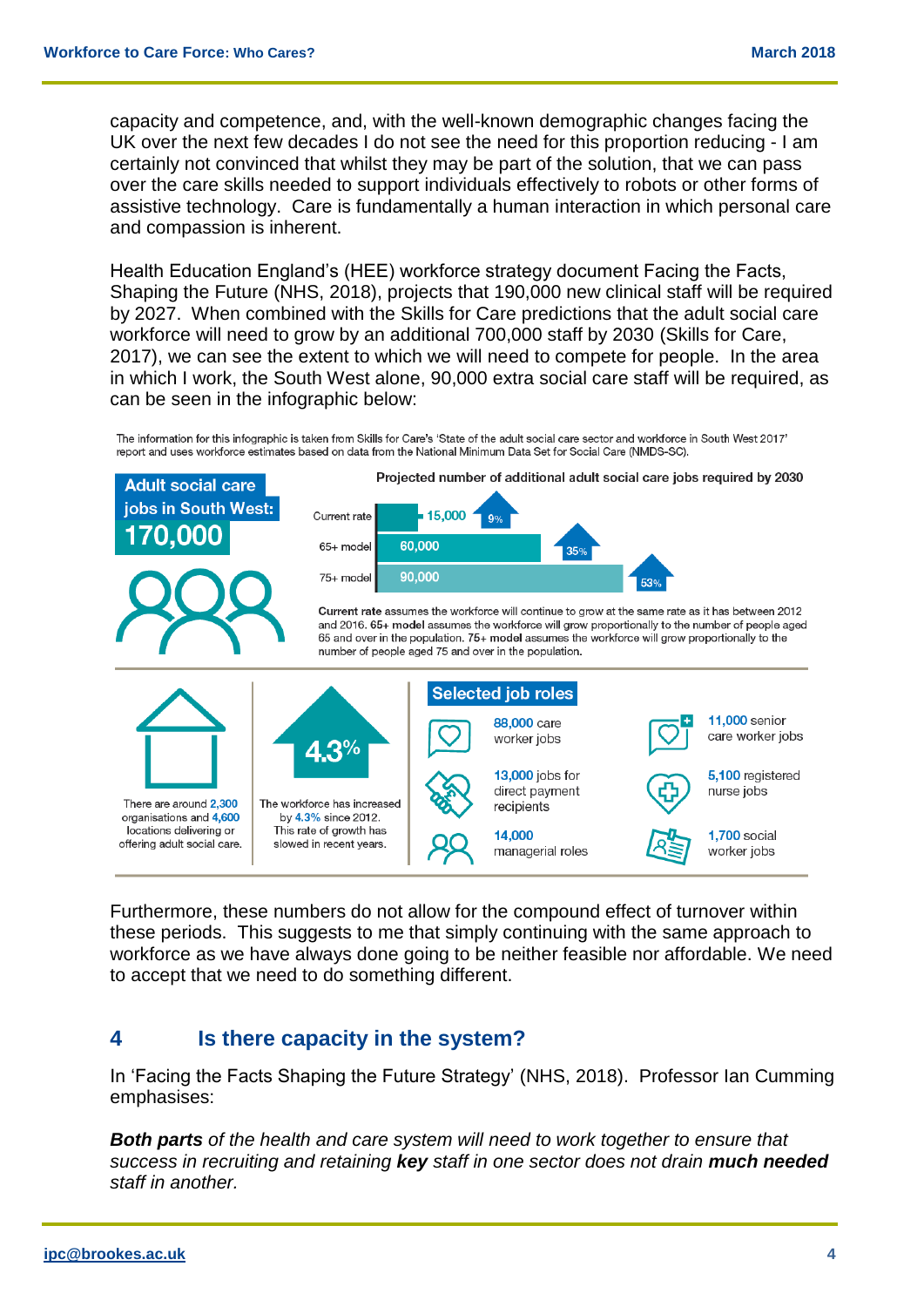I would wish to reinforce and develop this by suggesting that there are not just two 'parts of the system' – we have to look at the multiple parts including voluntary, private and informal sectors as well as the NHS and local authorities, and we need to recognise that so-called 'health' or 'care' roles are actually intertwined with each other. For example, there are presently 5,100 registered nurse jobs in social care settings in the south west (Figure 1), without whom there would be much less capacity to support people in the community and avoid referral to acute settings and a reduced ability to discharge from hospitals into the community.

Similarly, domiciliary care continues to be a recruitment and retention challenge and an area of the system often cited in respect of delayed transfers of care. The 'value' of this service is worthy of particular note – pay levels (see below) have remained very low over the last five years, despite an increasing recognition of the vital role this part of the sector plays in reducing demand for more complex care packages. Delayed transfers of care (DToC) have been headline issues in the national media in the winter of 2017/18 and a focus for many managers and staff within the NHS and Local Authority systems. The importance of domiciliary carers, people that are getting paid the national living wage or just above, is often not recognised, but in terms of supporting people including those with high levels of need in the community, they are arguably some of the most important people in the system.

Since the introduction of the mandatory National Living Wage on April 1 2016, care workers' pay in the independent sector has increased at a higher rate than previous years – but it remains a debatable point as to whether this represents the true value that they provide to the system and a 'hygiene' factor that until addressed will constrain other 'motivators' and care and capacity development. (Figure 2)



Figure 1 - Source: www.skillsforcare.org.uk/regionalreports

Skills for Care also note that 17% of the workforce is still on zero hour contracts. Perhaps we are not training or employing them in the best way, or in fact deploying them as well as we might Could we offer them a set of activities that they could do that would use their time to best effect for client/patients and the 'system'? Similarly The Royal College of Nursing (Ball, et al., 2014) reported that of those community nurses surveyed 75% said *they left a home visit with tasks they considered clinically necessary undone.* This means that their daily functional work is not wholly aligned to their deep held personal or professional values. (NHS England, 2016) - It should therefore be of little surprise to learn that there has been a reduction in community nurses of:

- $\blacksquare$  47% in the 10 years to 2014 (Ball, et al., 2014).
- 26.1% between 2012 and 2017 (NHS, 2018).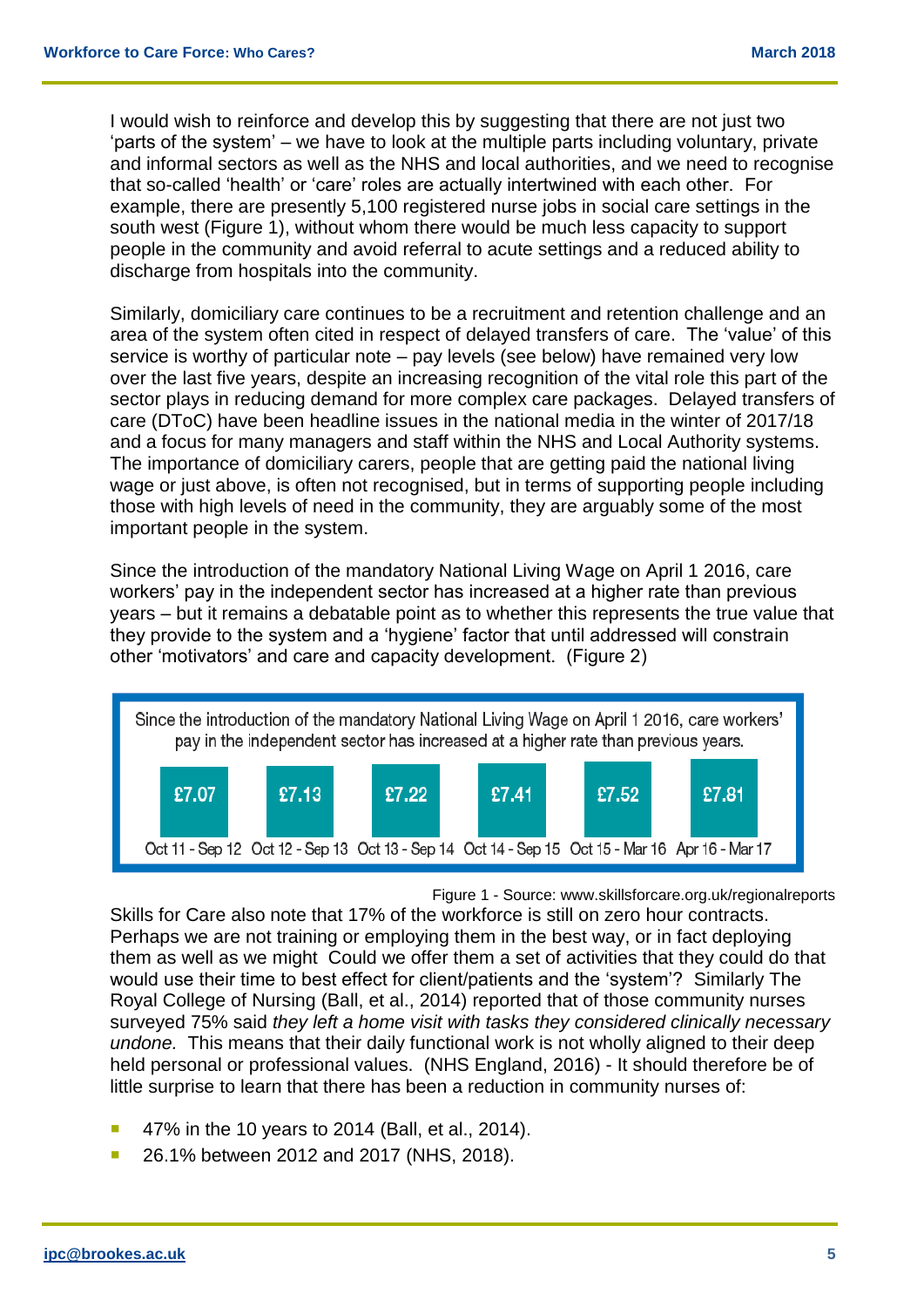If we continue with the current arrangements then it is doubtful that we will ever be able to secure greater capacity in the system. In terms of producing a balanced system, demand and capacity both need to be managed. Reducing demand and increasing capacity in an affordable way are key components of delivering the aims of, for example, 'The Five Year Forward View - health and wellbeing, care and quality, funding and efficiency'. (NHS, 2014)

Prevention and self-care lie at the heart of such an aspiration. As we seek to identify where we can find people to communicate and engage in positive and enabling ways with our population, it is worth reflecting that domiciliary care staff in England deliver over 239 million hours of face-to-face contact time per annum to over 873,500 people (UKHCA, 2016). This represents a huge opportunity to connect with those in receipt of services and their families, the communities around them and to disseminate key messages and enabling approaches. For those delivering care, how much additional reward and satisfaction might that personally offer them? I would suggest that we need to build on the asset that is our frontline care-force but to do that we need to make sure it is itself 'cared for', making the role 'person-centred' as well as the care and support delivered. Let's look at some more statistics:

| 27.8% | Estimated staff turnover rate of directly employed staff working in the adult<br>social care sector - England 2016/17 |
|-------|-----------------------------------------------------------------------------------------------------------------------|
|       | 350,000 Number of leavers from Adult Social Care positions/roles per annum                                            |
| 33%   | New entrants (workers) to the market per year                                                                         |

Figure 2 (Skills for Care, 2018)

The good news is that:

- There is a core of workers that have 8 or more years' experience.
- 70% of workers stay for at least 3 years.

These people are providing us with the opportunity to engage with them and develop them. These are not people that are turning over in 4 or 5 months. But somewhere along the line we lose them. I would suggest that between 2-8 years we have the responsibility to support and develop these people offering them progression to move as far and as quickly as they can. Similarly, we are all aware of how many nurses we need to meet the required capacity in the system. If we develop our ways of working together and look at the whole care-force at the same time, I think we can find ways to redesign roles and tasks to ensure that there is enough care capacity for the future to carry out those tasks. But we have to invest in, and support people, particularly people with direct care roles so that they are all involved in care are able to support one another.

#### **Dan's Story – Values verses Value**

I was leaving work late one evening and I happened upon Dan mopping the floors in the office toilets. I made some quip about dancing on ice, as the tiled floors were wet, and from that we got talking. Dan told me that he used to be in a direct care role. Dan was in his role for six years. He enjoyed it enormously and continued to work in it though paid just over the national living wage. He worked with many different clients. On one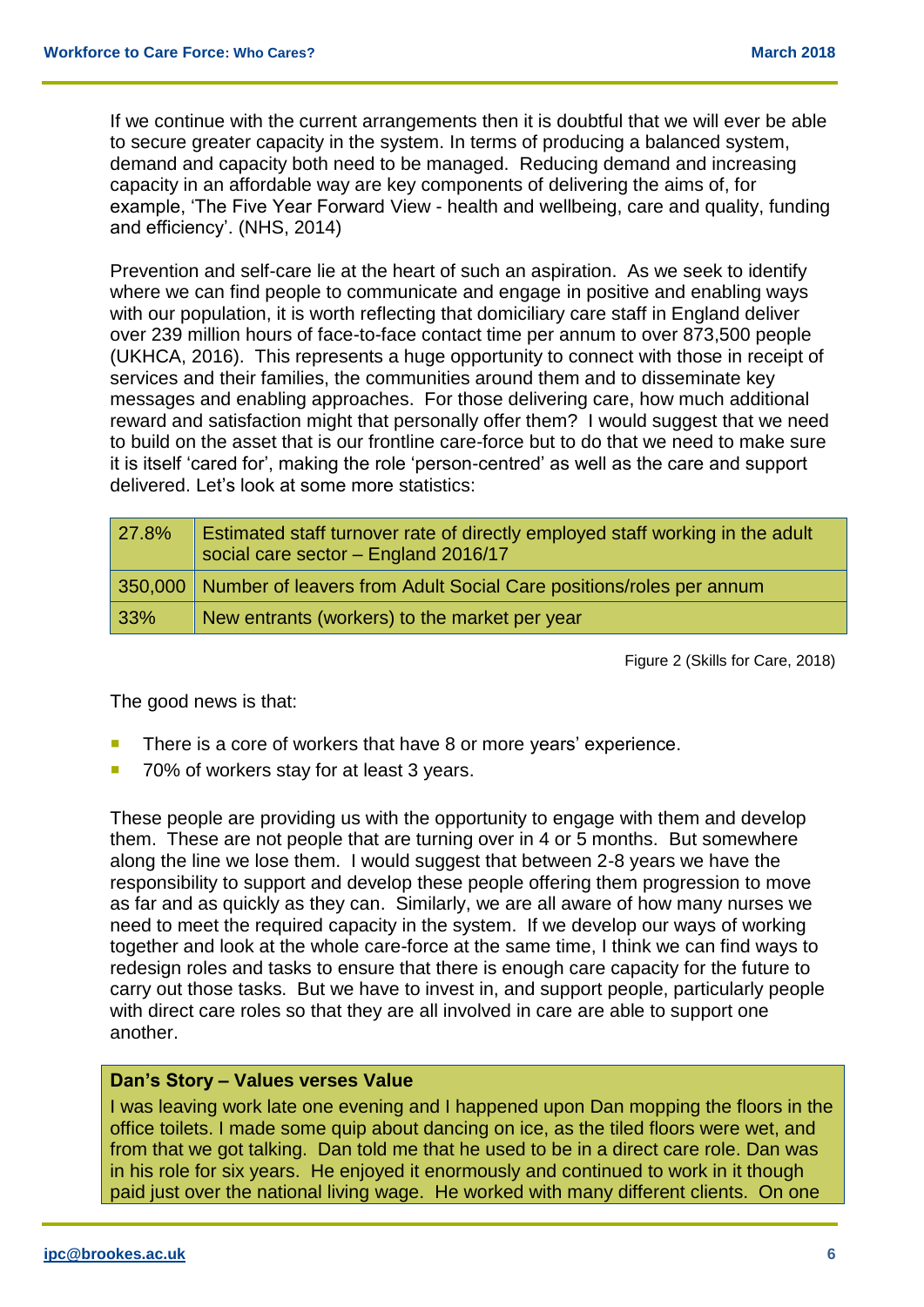occasion, Dan was asked to get some biscuits by a gentleman he was looking after. On his return, it was determined by the client that Dan had taken too long. As Dan reached forward to give him the biscuits – the client head-butted him.

Dan reeled back. The client, having thrown himself off balance fell to the floor. Dan despite his own hurt instantly reached down to help the client and as he did so, he was head-butted again. At that point with his nose smeared, he said "that's enough, I'm not willing to do this anymore."

Dan took up two part-time, non-contracted shifts cleaning floors and earned more than he was earning in care. He was epilepsy trained, dementia trained, all his mandatory training was up to date on top of the six years' experience. Six months into his new jobs, his work and commitment were recognised and he got a permanent contract for cleaning services. Dan is now earning £4,000 more than he was after six years in care, working in a single location, in a dry environment, with no travel and set hours.

Dan said to me "John, it's not that I don't want to go back into care. I'd love to. I just can't afford to." I would suggest that this is an example of profound waste within our system, and an indication that to some extent the health and care system is being subsidised by compassionate colleagues - raising a moral and ethical as well as a sustainability question. We should make sure that we build on the compassion rather than expect people to do it because they are compassionate. There is a case for checking that care staff are not being asked to deliver high quality care despite the system rather than being supported by it. The alignment of these things will enable a resonance with values-based recruitment and care.

#### **5 What are the barriers and attractors to work in health and care?**

There is a great deal of research on why people come into, stay and then leave their jobs. A neat summary from the 1950's which still seems to me to hold is the Hygiene and Motivational factors identified by Frederick Herzberg (Herzberg Frederick: Mauser Bernard: Petersen & Capewell, 1959)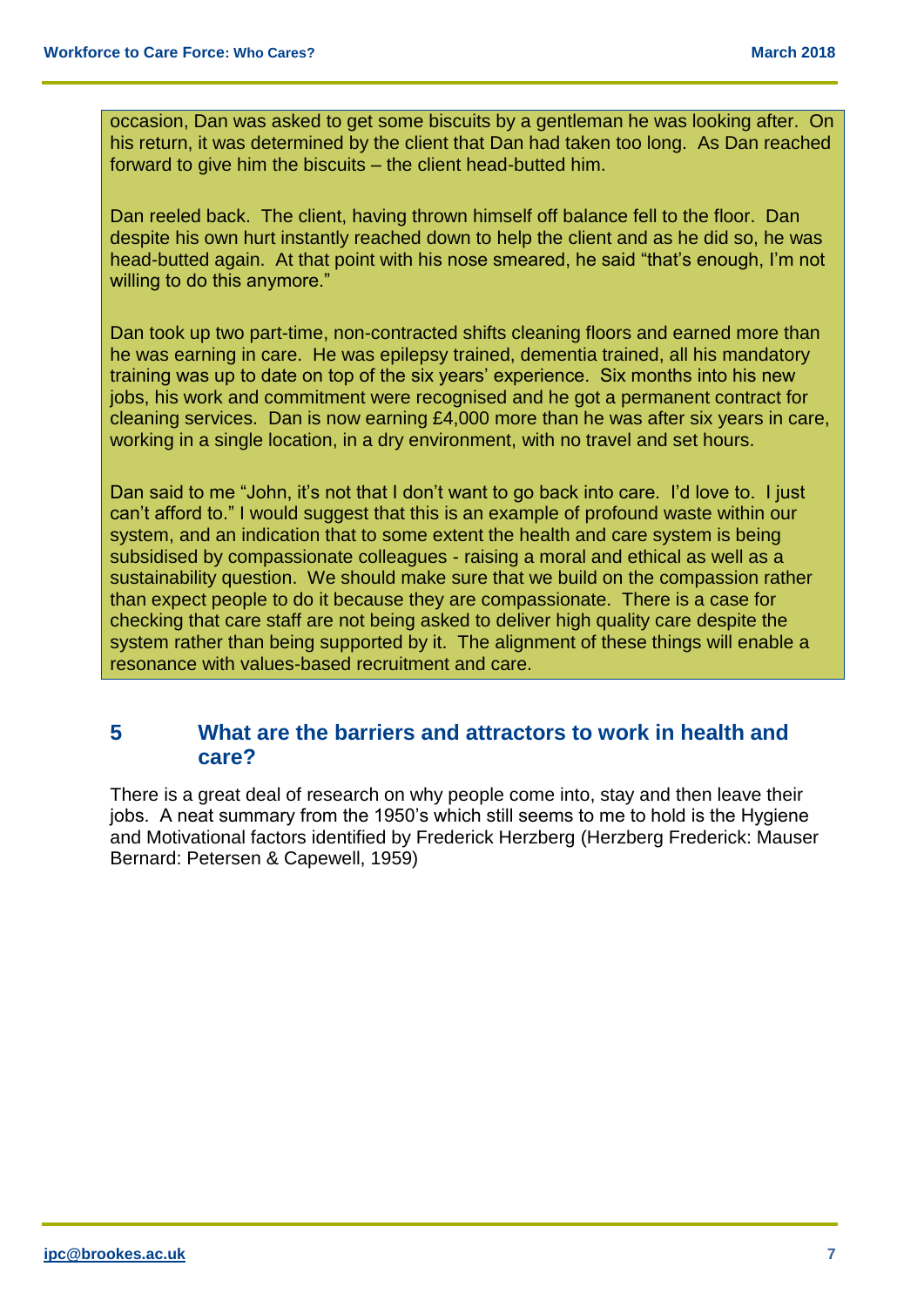

#### Herzberg's motivators and hygiene factors

(Achievement to advancement are motivators; the others are hygiene factors. Based on percentages of total factors causing high and low attitude effects; Herzberg - The Motivation To Work, 1959.)

Addressing these causes of satisfaction and dissatisfaction are crucial if we are to be able to build a high quality care-force across the system. At an analytical level international studies have shown that health workers associate with such motivators and hygiene factors. 'Meeting the needs and achieving the goals of both the employee and the organisation is the cornerstone of job satisfaction and this is of crucial importance for management' (Lambrou P, 2010). If we are to be successful with engaging people across the three domains described earlier, then attention needs to be given to such drivers, increasing those that are incentivising, removing or mitigating those that are de-motivating.

### **6 Rethinking the care-force?**

Figure 5 illustrates a population growth prediction for the south-west of England – the trends of which will be familiar to planners and commissioners across the UK.

Figure 3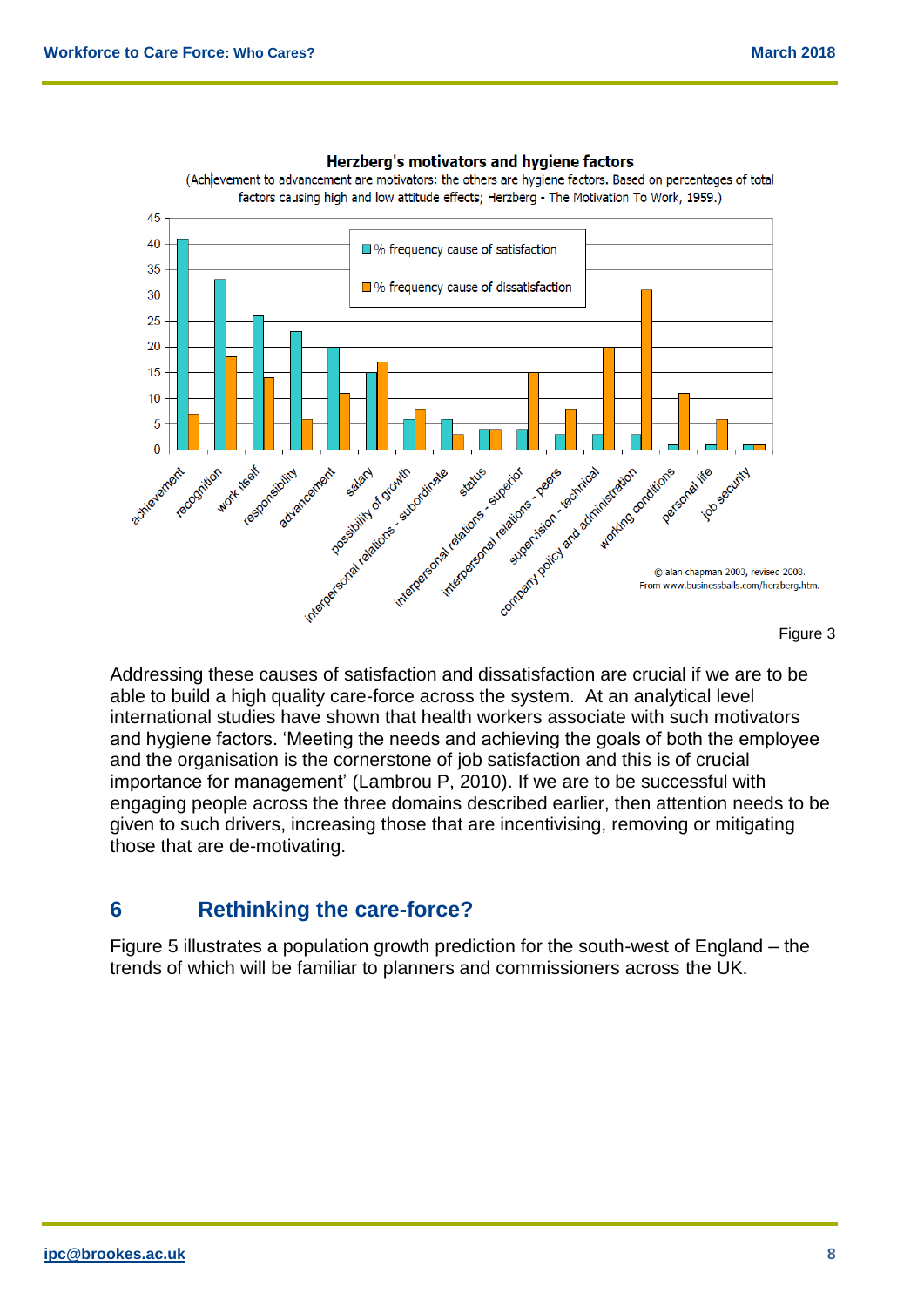

Figure 4

Clearly, assuming that there is some degree of correlation between age and care needs, the simple increase in numbers of older people will lead to additional demands for care and support. One approach often proposed is to apply our efforts and resources to obtaining more school and college leavers. The sense is that we need to get more young people into care. However, the problem is that we are not only in a very competitive environment for young people there may actually be fewer of them to access. For example, in the South-West we have a dearth of people coming through our college system in the next 10 years.



At the same time, more young people are securing training and qualifications which are not necessarily suited to direct care roles and therefore not making it a first choice. This shrinking cohort is illustrated by the following: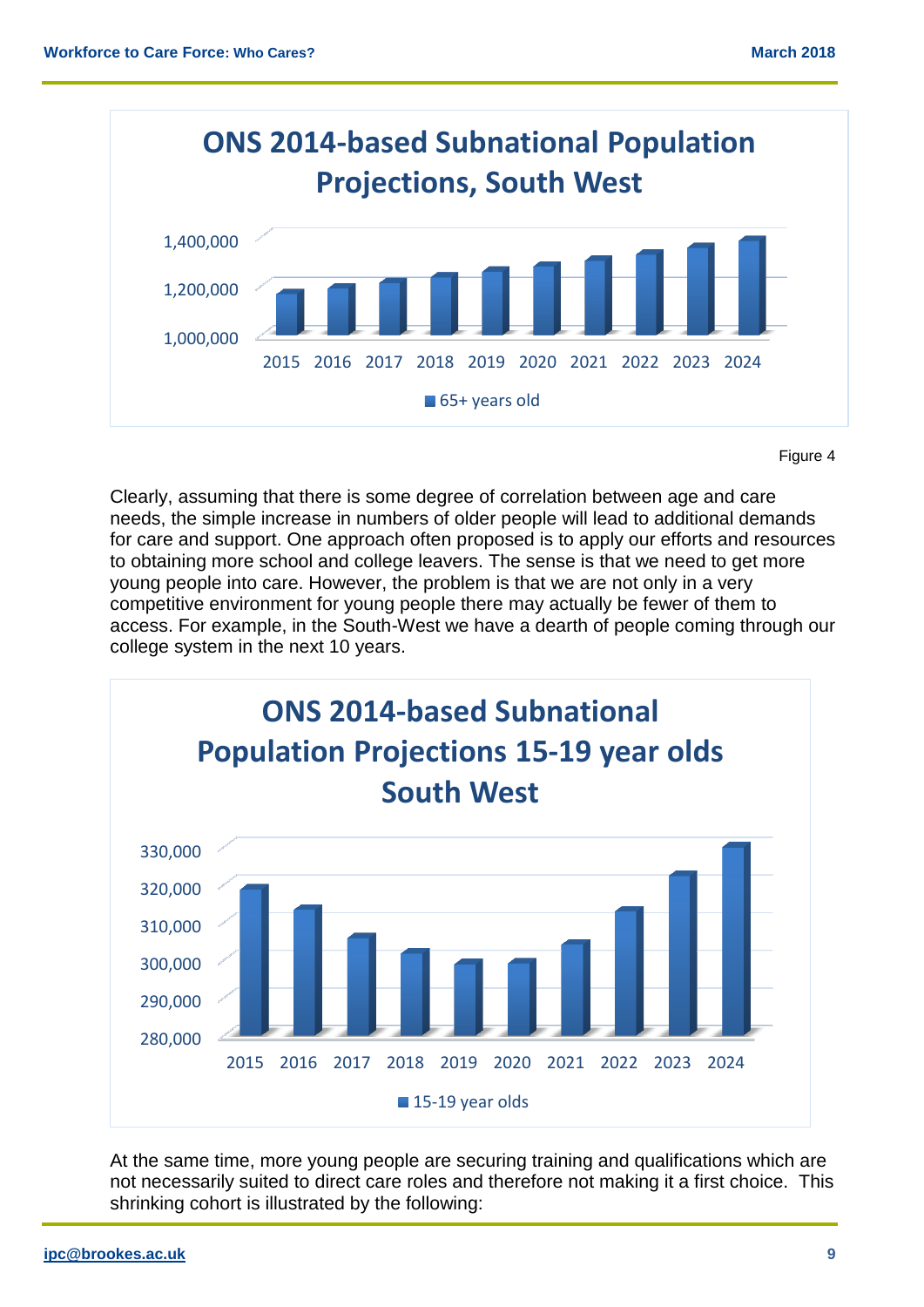'The proportion of UK 18-year-olds applying to university has climbed to a record high, with 37.1 per cent of school-leavers hoping to enter higher education, compared with 36.8 per cent last year, but demographics meant that the total number of applications from this cohort fell by 4,260 (1.6 per cent). (The Times Higher Education , 2018). The present approaches by health and care are predominantly directed at trying to succeed in a competitive market where there are fewer people to access. Are we expending our efforts in the right areas, in the right ways? Where best could we put our resources?

One solution is to encourage more of the older population to be part of a new model of care; to create a community capacity for caring that offers new roles, flexible working and shorter blocks of time. However, this comes with a cautionary note. These will be people with lived experience. They will be really clear as to their views on split shifts, poor parking options, and frequently changed rotas to be carried out in all weathers for low pay – an often-experienced domiciliary care offer. We could perhaps save ourselves the cost of the advert!

Here it is important to go back to the motivators and determine what is rewarding whilst taking responsibility to deal with the hygiene factors which affect job satisfaction. These people, this significant section of our population, have so much to offer but they will be really clear as to what they do and do not wish to become engaged with.

What could we do to create an offer to older people in particular that could make careforce roles meaningful and rewarding? The good news is that there are already a range of activities which could be accelerated, expanded and optimised at a regional level by local authorities, NHS organisations and the private and voluntary sectors working in partnership. A few examples are:

| <b>Reference</b>                                                         | <b>Outline/Description</b>                                                                                                                                                                             | <b>Collaborative Suggestion</b>                                                                                                                                                                                                       |
|--------------------------------------------------------------------------|--------------------------------------------------------------------------------------------------------------------------------------------------------------------------------------------------------|---------------------------------------------------------------------------------------------------------------------------------------------------------------------------------------------------------------------------------------|
| <b>Talent for Care</b><br>www.hee.nhs.uk                                 | An initiative to improve<br>opportunities for those<br>working in support roles<br>Get in – starting a career<br>Get on – being the best you<br>can be<br>Go Further - career<br>progression including | Expand the offer – extend to a<br>wider age range $-$ target the<br>largest growth area of the<br>population - the over 50's and<br>ensure learning is flexible<br>Deliver a consistent message of<br>the opportunities across health |
| Widening<br>participation<br>www.hee.nhs.uk<br><b>Return to Practice</b> | registration<br>Improving the quality of and<br>capacity of care by widening<br>participation in the<br>development of the current<br>and future healthcare<br>workforce<br><b>Updating skills and</b> | and social care<br>Deliver common competencies<br>for skills passports across the<br>system                                                                                                                                           |
| www.hee.nhs.uk<br><b>Apprenticeships</b>                                 | knowledge<br>To earn and learn to degree<br>standard<br>A clinical and qualified social<br>worker and care-force                                                                                       | Produce rotational positions for<br>people to find out which area of<br>care most speaks to them<br>supporting longevity and                                                                                                          |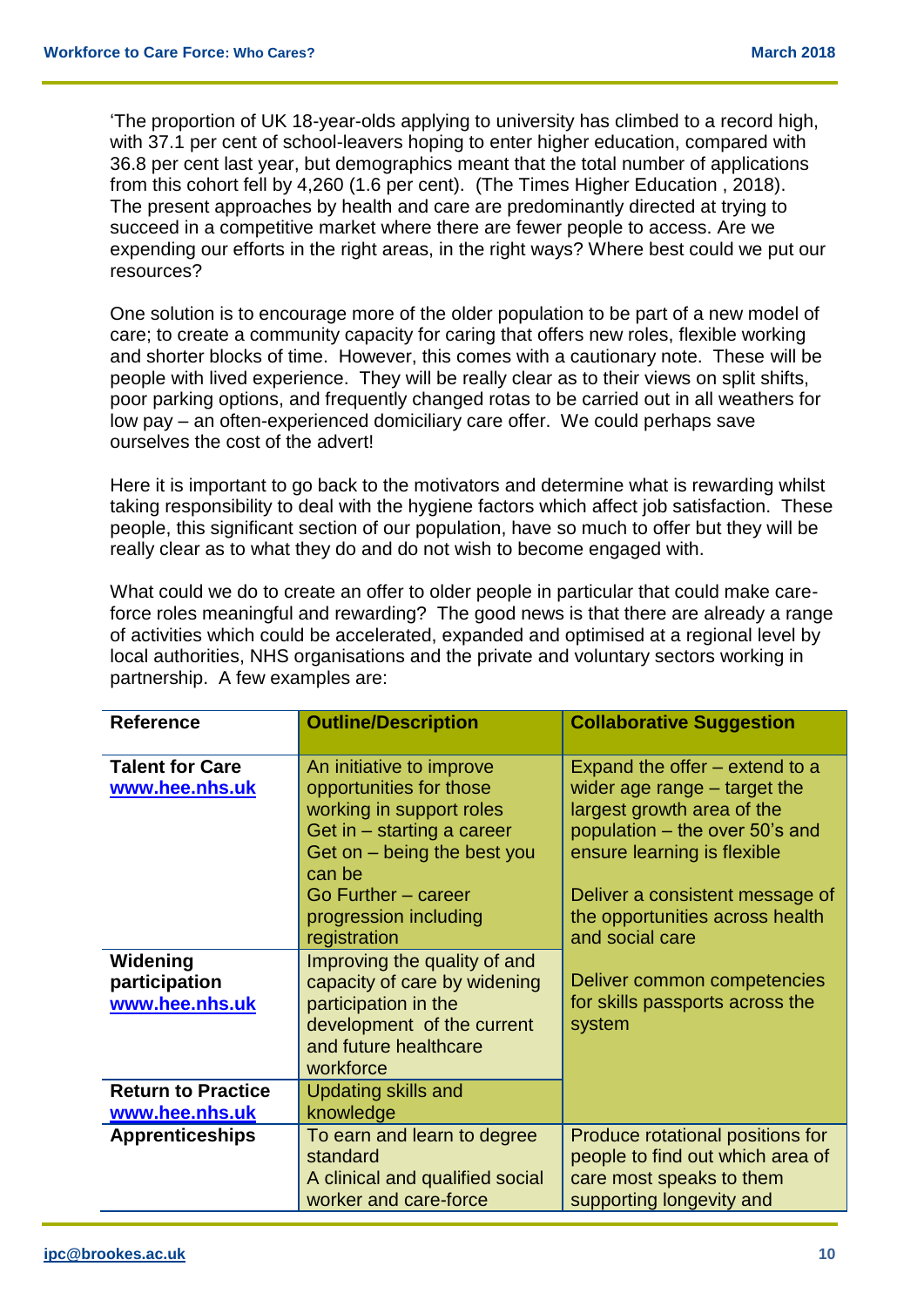| <b>Reference</b>                                                                  | <b>Outline/Description</b>                                                                                                                                                                                                                                                                                                 | <b>Collaborative Suggestion</b>                                                                                                                                                                                                                                  |  |
|-----------------------------------------------------------------------------------|----------------------------------------------------------------------------------------------------------------------------------------------------------------------------------------------------------------------------------------------------------------------------------------------------------------------------|------------------------------------------------------------------------------------------------------------------------------------------------------------------------------------------------------------------------------------------------------------------|--|
|                                                                                   | pipeline of the future                                                                                                                                                                                                                                                                                                     | retention<br>Standardising apprenticeship<br>models via Skills for Health and<br><b>Skills for Care</b>                                                                                                                                                          |  |
| <b>Fair Train</b><br>www.fairtrain.org.uk                                         | Work experience guidance,<br>templates and accreditation<br>to ensure an efficient and<br>effective offer by the<br>organisation and a good and<br>informative experience for the<br>participant                                                                                                                           | Ensure this ties in with<br>apprenticeships, rotational<br>experience and return to<br>practice                                                                                                                                                                  |  |
| <b>Consistency in</b><br>training and<br>core/common<br>competency<br>development | Development of common<br>competency frameworks<br>through Sustainability &<br><b>Transformation Partnerships</b><br>(STPs) and Allied Health and<br><b>Science Networks (AHSNs)</b>                                                                                                                                        | <b>STP / Regional Skills Passport</b><br>Training and skills recognised<br>across sectors and employers -<br>enabling development of staff<br>versus re-training                                                                                                 |  |
| <b>Workforce mapping</b>                                                          | Reviewing not only roles but<br>the competencies that sit<br>within them and spanning<br>both health and care sectors                                                                                                                                                                                                      | Develop a competency register<br>producing a searchable<br>database capable of quickly<br>identifying individuals meeting<br>or able to have<br>marginal/minimum additional<br>competency training to fulfil new<br>roles in developing new models<br>of care    |  |
| <b>Asset Based</b><br><b>Working</b><br>(Enablement Focus)                        | <b>Examples such as Making</b><br><b>Every Contact Count-</b><br>referred to in Facing the<br>Facts, Shaping the Future to<br>achieve increased<br>independence and self-<br>reliance, minimising support<br>interventions -<br>the best quality of life that can<br>be achieved within the<br>constraints of my condition | A consistent set of principles<br>whatever the approach where<br>training and promotion are part<br>of an on-going commitment to<br>the new models of care not one-<br>off tutorial rounds                                                                       |  |
| <b>Asset Based</b><br>Working<br>(Client resources)                               | <b>Expert Patient Programmes</b><br>and peer support groups<br>which help system shapers<br>and offer practical advice to<br>condition sufferers                                                                                                                                                                           | Expand the thinking to the<br>assets that each client has to<br>offer the community – beyond<br>care as well as care. Engender<br>contribution and remove the<br>frame of passive recipient of<br>care thereby supporting<br>wellbeing with purpose and<br>value |  |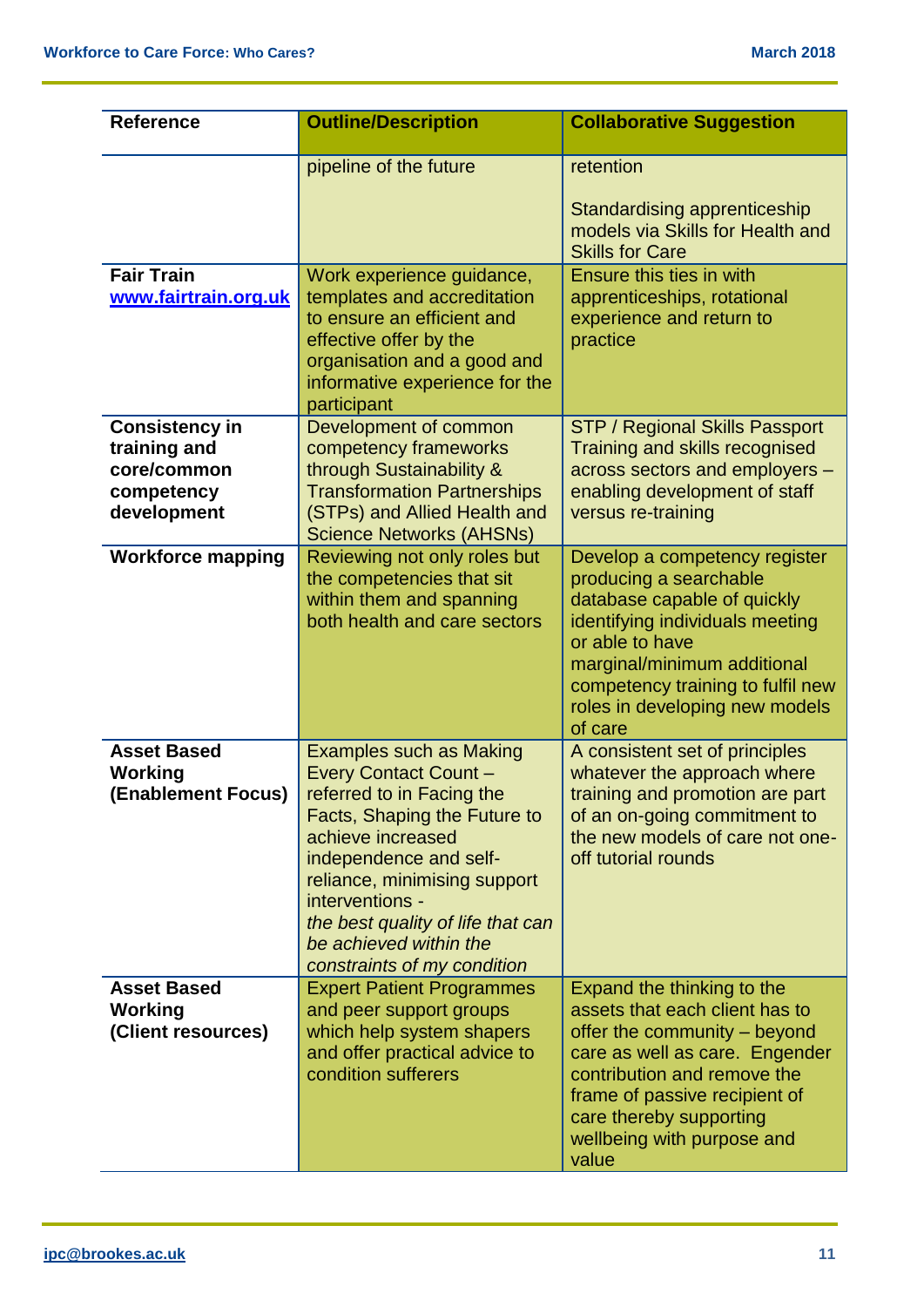### **7 Mapping activity- rethinking roles**

To develop an offer that is both viable and attractive to potential staff, we need to rethink the ways in which jobs and roles and tasks are configured. Currently in the South West we are trying to identify what functions certain roles presently perform and the volume of the activity involved in these functions. We are trying to move away from traditional approaches of modelling workforce demand that tends to be predicated on seeking additional capacity in existing roles.

We want to know what is actually happening, what the hands-on business is at a really detailed level. We think this is the first step in taking a systematic approach to developing the skills of the existing (combined health and care) workforce and, in many places, developing a new offer in terms of skills, activities, terms and conditions for the care-force.

We hope the activity mapping will produce the data to enable frontline staff and service users to co-produce new ways of working with associated training, supervision and governance structures to produce care capacity that offers effective, safe and high quality *person-*experienced care. This may inevitably require a shift in balance of responsibilities between professions, and perhaps a care-force which is able to undertake a much wider range of activities supervised by highly qualified staff. This offers an individual a great deal more fulfilment and with it the likelihood of improved retention across each part of the system. It also begins to offer all staff the opportunity to focus their efforts and work 'to the top of their licence'.

### **8 Can we afford to rethink the care-force?**

I think there are major areas in the current system where we spend money unnecessarily. For example, work done in the Torbay in 2010 looked at an acute and two community hospitals totalling 556 beds and tried to identify the number of patients in those hospitals who could have gone home – but did not - on one single day. A total of 82 people were identified who were medically stable and fit for discharge and could have gone home if the right care and support was in place.

Recognising this is a single example, if we extrapolate the cost of this situation, using £222 as an average cost of a bed day from national tariff 2015/16, enhanced tariff option (NICE, 2015)<sup>1</sup> this means that in these three hospitals £18,204 per day was being spent on supporting patients in an unnecessary hospital setting.

What this means is that at an average service rate of £18.01 (UK Home Care Association Rate for April 2018) that money could have bought about 1,010 hours per day of care at home – or some 12.3 hours of care for each of the 82 people who remained in hospital – far more than the normal level of support needed by someone medically fit and stable for discharge.

It is not just about skills, we also need services which are organised to provide rapid response to varying demand but ensuring that we have people with the right skills in the community to support timely discharge of people who often have complex support needs requires that we consider upskilling them and to pay appropriately, deriving value

 $\overline{\phantom{a}}$ <sup>1</sup> National Tariff for 2017/18 and 2018/19 continues to be in a range that supports this figure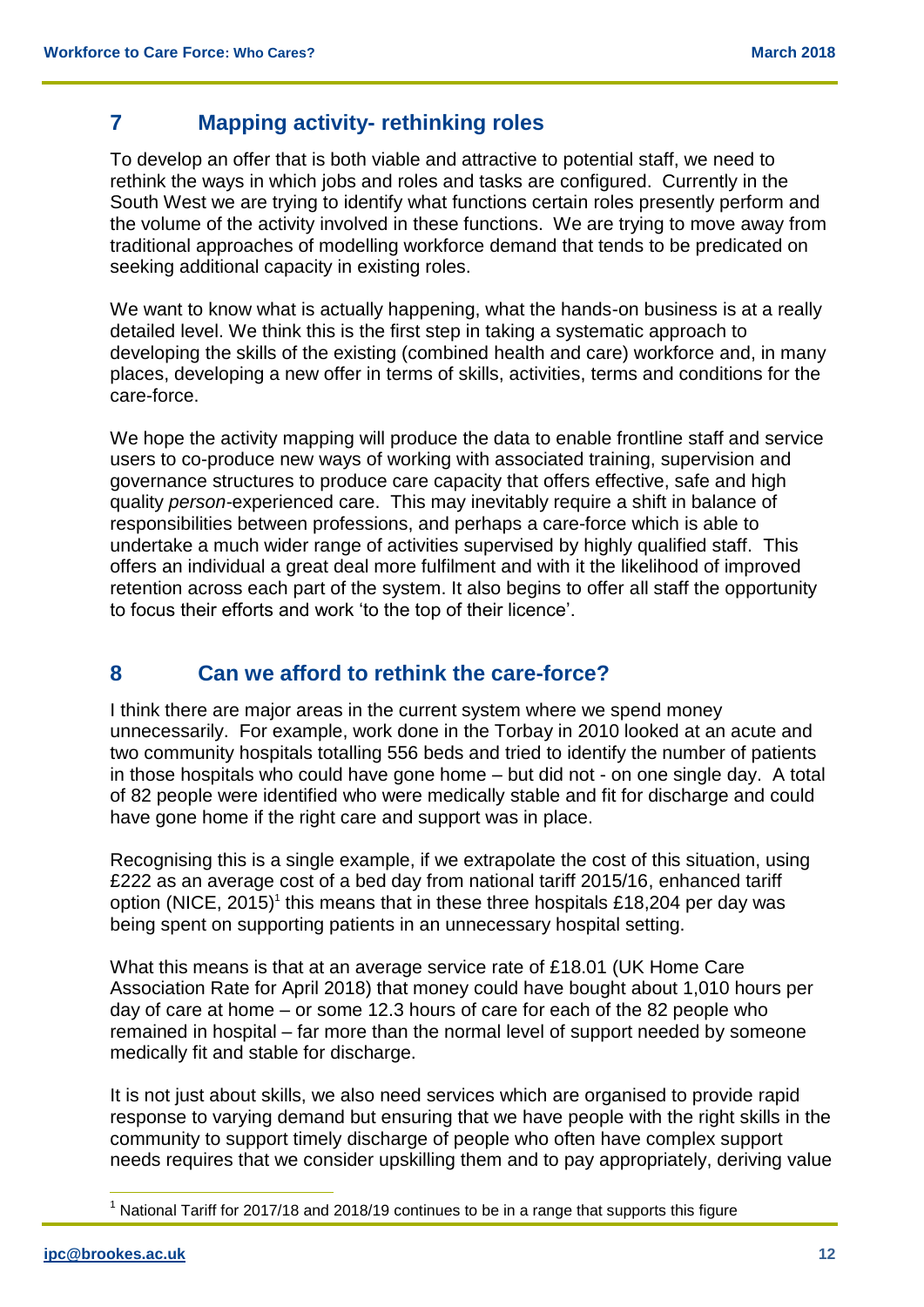for the system and responding to the client desire for continuity of care. This example suggests to me that it is worth exploring how, even with better pay and job conditions for those working in the community; we can make overall savings in the cost of care.

Taking this example a little further if we trained and paid community care and support workers (enhanced domiciliary care) to an NHS Agenda for Change Band 6 level, the pay would be (at the mid-point of the scale) £15.68 per hour (2017/18), a total cost figure of £24.39 to the employer. If as much as 5 hours a day was committed to the support, enablement and community connections for the 82 patients identified above there would still be significant savings to be secured for the system as a whole – and a very wide range of competencies and skills that could be purchased at these pay rates. In summary:

| Cost per day - 82 patients                                                                                                                                  | £18,204    |
|-------------------------------------------------------------------------------------------------------------------------------------------------------------|------------|
| Provider organisation hourly rate for Enhanced Care and Support<br>worker through                                                                           | £24.39     |
| Hours per day to client and family and neighbourhood                                                                                                        | 5          |
| Total cost of Care and Support workers per day for 82 patients                                                                                              | £10,000    |
| Savings per day on present system with better outcomes for 82<br>patients                                                                                   | £8,204     |
| Recurrent savings per annum (BEFORE accounting for reductions in<br>care package through enabling and community connections work<br>above) for 82 patients. | £2,994,460 |

Recognising the multiple factors that in practice would be involved, I nevertheless consider that this example suggests it might be possible to transform care within the community to a service that is rewarded for the increased value it delivers. The value is derived through additional skills, enabling through front-loaded packages of care including building circles of support along with community connections for the client and signposting for family carers support to achieve increased independence, overall resilience and a reduction in on-going care package support. Such a service and capacity could help manage demand for services (see Philip Provenzano and Professor John Bolton's IPC discussion paper on 'Six steps to managing demand and producing better outcomes' (Bolton J, 2017) as well as recommendations by NICE (NICE, 2015).

A challenge to the above is that such savings are only possible if they are cashable. The good news is that this proposal is being made at a time when there are seismic shifts in the way facilities and services are being offered in our communities, with implementation of reductions in bed-capacity in different settings moving care closer to home. The funding for a new model of care can be made available.

### **9 A new model of direct care in the community**

Many health and social care organisations are looking at the potential to release cashable savings through different care provision – but it is crucial to recognise that the demand for care is being shifted – it is not disappearing. To that end we need to meet the obligations to the community and offer a new model of care and care capacity.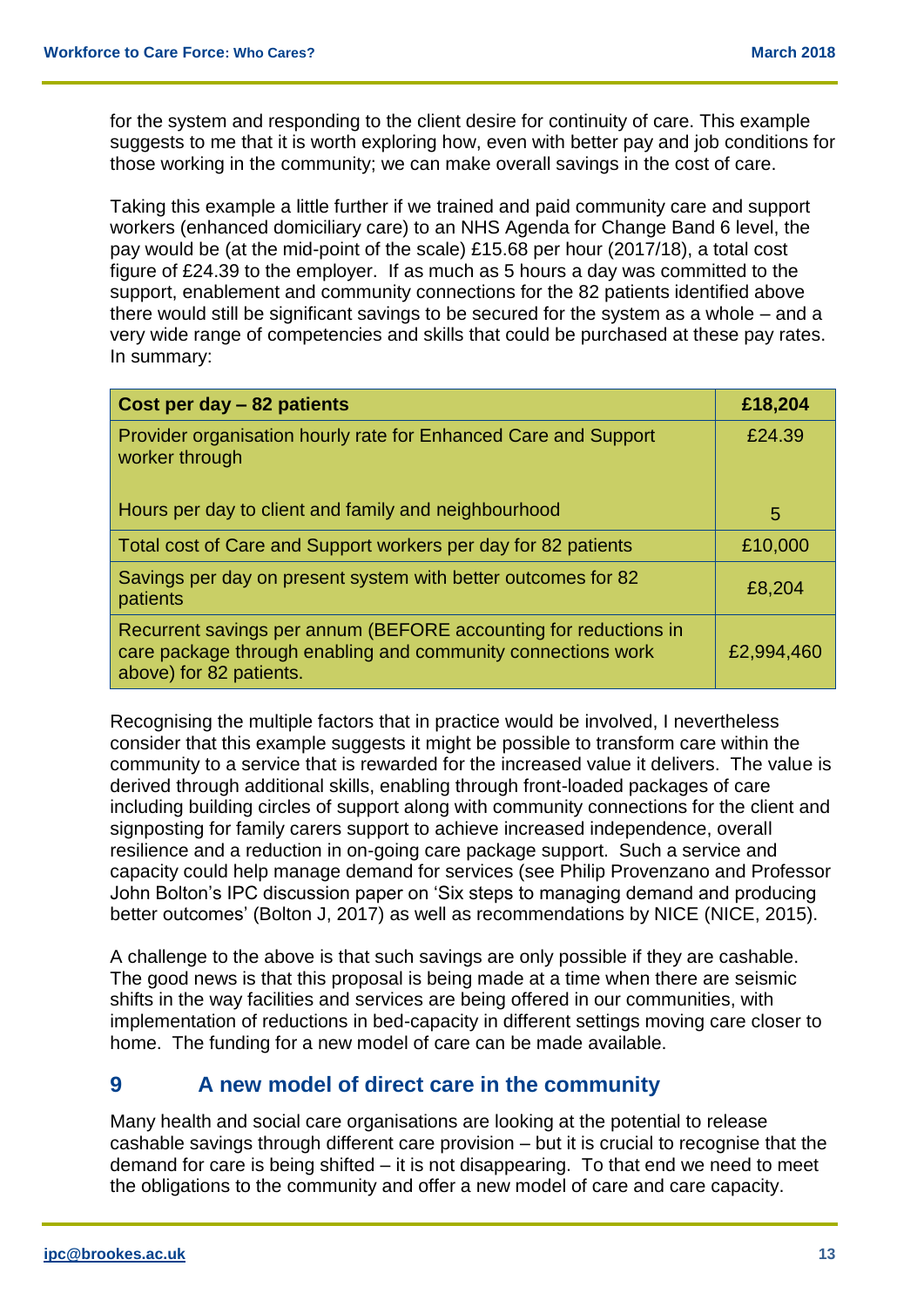A crucial part of this new model is to redesign domiciliary care. Put simply, I do not think enough people will want to do the job in the future as it is currently configured. We need to think more creatively about roles offering care & support that are rewarding, affordable and effective. And in so doing, support other frontline professionals such as nurses and physiotherapists to be able to manage the demand within the community by having access to new resources.

I think we should be looking for people in these care and support roles to have greater skills and better rewards. These will be people who can make a major contribution to supporting and enabling people in their own home, reduce demand on hospitals including the implementation of prevention initiatives. The opportunity is there to redesign the services offered presently as residential care and develop care-facilities. Increasing the breadth of those with skills to support and enable leads to the transference of skills to informal and unpaid carers. All of this ultimately ensuring that everyone who could achieve successful re-ablement is able to do so and leads of life of optimum wellbeing for them. At the same time investment can be made in the wider local authority responsibility for promoting community infrastructure and care-force capacity to minimise the proportion of people who need intensive care in the first place.

### **10 Caring for carers and promoting a career in care and support**

In proportion to what could be seen as the largest combined workforce in the world, health and social care partners really seem to spend very little on organisational development, caring for the care-force or promoting care career paths for those that want them. I suggest that in an increasingly competitive employment environment more attention needs to be paid here. The argument that we cannot afford it does not stand up. For example, a 2% improvement in retention could release millions of pounds to fund a marketing campaign increasing capacity through retention, recruitment and the engagement of communities and volunteering as the profile of care is raised. This money is presently being spent but only on recruitment, and of course there are additional benefits through retained, experienced staff such as improved productivity versus new starters, mentoring opportunities, rotational working, and an organic workforce.

I hope the following figures will serve to illustrate the scale of the opportunity and the ability there is to fund a retention programme at no extra cost to the system. This is money that is already being spent by system partners on recruitment.

The Chartered Institute for Personnel and Development established the average cost of recruiting an employee as £2,000 (CIPD, 2017). I also asked an executive director of a national domiciliary care provider what he considered was the minimum the cost of recruiting an employee. The answer was £1,250.

27.8% is the turnover rate of staff in adult social care in England in 2016/17. This equates to 350,000 leavers (Skills for Care, 2017). This excludes the costs of turnover and recruitment in health and the other home nations. We are therefore collectively spending between £437,500,000 and £700,000,000 per annum to maintain the workforce as it stands.

Retaining the knowledge and skills within an organisation, network and team has huge value. A 2% improvement on the turnover rate would produce an immediate resource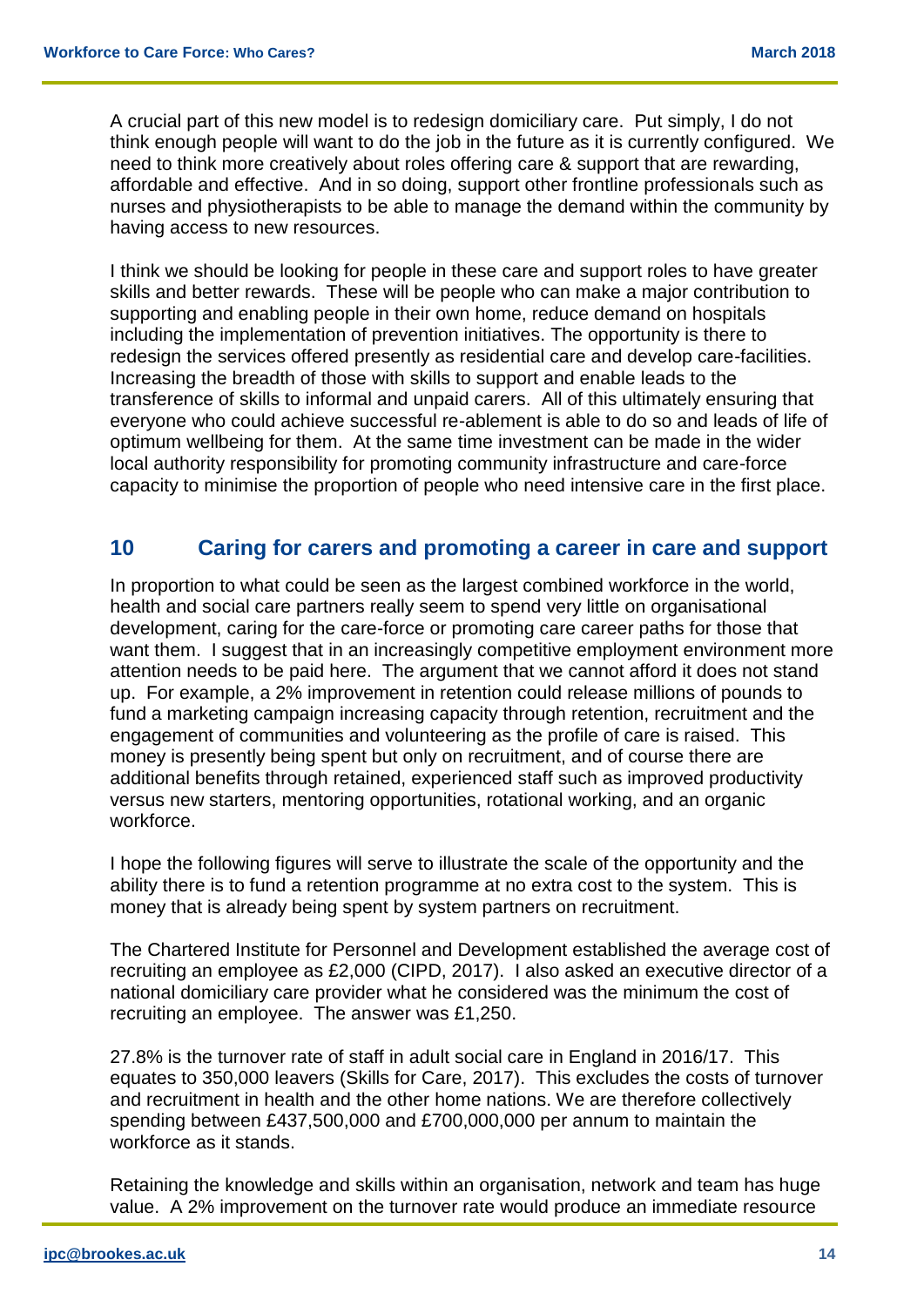of £8.75m - £14m per annum with no extra spend. A virtuous cycle is produced, one of increased skills and better outcomes with continuously improving retention rates and improved costs of delivery.

#### **11 A New System for neighbourhoods and communities and their care.**

As system organisers, facilitators, leaders and budget holders we need to offer the future care-force the chance to help patients and service users secure the support and care that they wish for and need; to develop ways in which people are able to lead the most fulfilling lives they can both those supporting and those receiving the support. We need to accept the challenge to develop a system that is supportive to all across the care system – paid and unpaid, and where we can offer people:

- A job that is rewarding financially & hugely satisfying with flexibility and loads of opportunity.
- $\blacksquare$  Helps people make a difference by making people's lives better and enhancing their community.
- **Work in a positive environment with career opportunities in many different** organisations across the public, private and voluntary sectors.
- **Work where your learning is recognised so that you build on it through your life**course.
- Where wellbeing is derived from what you do and what you give

The good news is that it is all possible and there are a range of tools and opportunities available to us to help achieve it.

**John Bryant March 2018**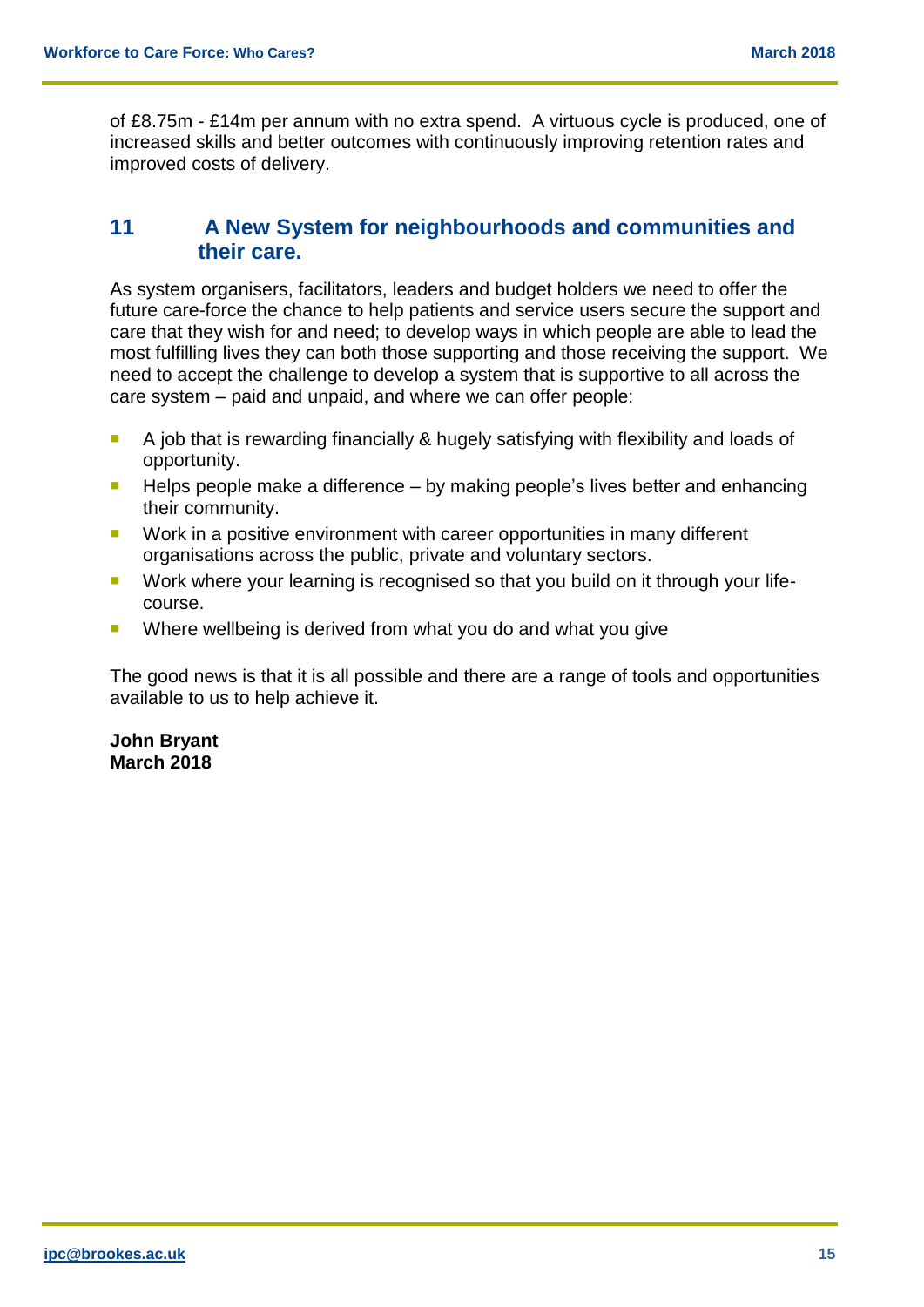#### **12 Bibliography**

Addison, J., 2018. *IZ Quotes.* [Online] Available at: http://izquotes.com/quote/205764 [Accessed 18 February 2018].

Ball, J., Philippou, J., Pike, G. & Sethi, j., 2014. *Survey of districe and community nurses in 2013: report to the Royal College of Nursing,* London: NNRU.

Bolton J, P. P., 2017. *Six steps to managing demand in adult social care: a performance managment approach,* Oxford: IPC.

Chartered Society of Physiotherapy, 2018. *Chartered Society of Physiotherapy.* [Online] Available at: http://www.csp.org.uk/news/2018/02/09/members-help-support-csp-hipsprint-research

[Accessed 18 February 2018].

CIPD, 2017. *Resourcing and Talent Planning,* s.l.: Chartered Institute of Personnel and Development.

CIPD, 2017. *Resourcing and Talent Planning 2017,* London: Chartered Insitute of Personnel and Development.

Commons, House of, 2018. *Parliament UK Publications and Records.* [Online] Available at: http://researchbriefings.parliament.uk/ResearchBriefing/Summary/CBP-7783#fullreport

[Accessed 18 February 2018].

Herzberg Frederick: Mauser Bernard: Petersen, R. & Capewell, D. F., 1959. *The Motivation to Work.* New York: Wiley.

Imison C, C.-C. S. W. R., 2016. *Reshaping the workforce to deliver the care patients need,* s.l.: Nuffield Trust.

Lambrou P, K. N. N. D., 2010. Motivation and job satisfaction among medical and nursing staff in a Cypurs public general hospital. *Human Resources for Health,* 8(26).

NAO, 2018. *The adult social care workforce in England,* London: National Audit Office.

NHS , 2008. *High Quality Care For All, NHS Next Stage Review Final Report,* London: Department of Health.

NHS Digital, 2018. *BBC News Health.* [Online] Available at: http://www.bbc.co.uk/news/health-42653542 [Accessed 18 February 2018].

NHS England, 2016. *Nursing Midwifery and Care Staff.* [Online] Available at: https://www.england.nhs.uk/leadingchange/about/the-6cs [Accessed 2018 February 2018].